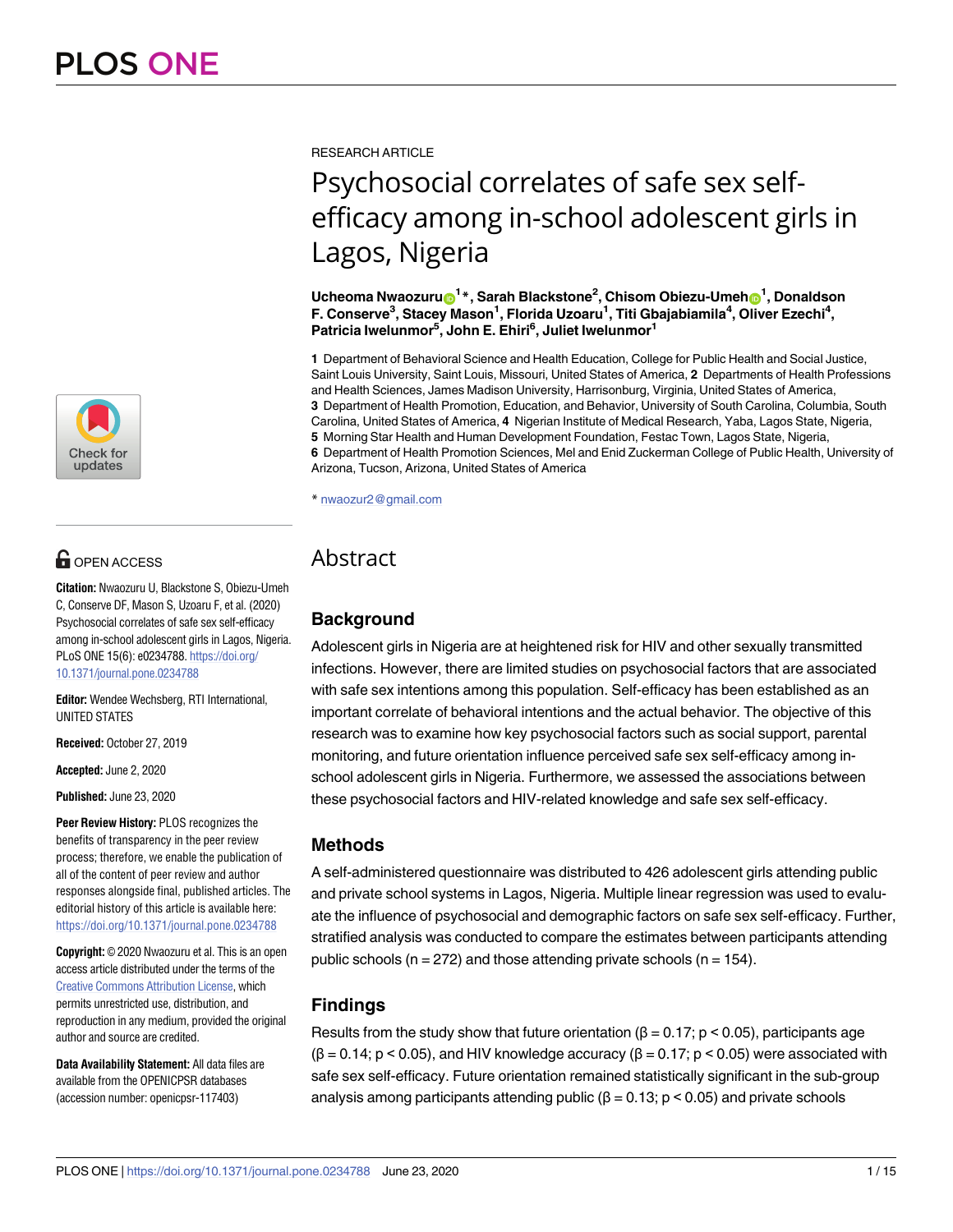<span id="page-1-0"></span>**Funding:** The authors received no specific funding for this work.

**Competing interests:** The authors have declared that no competing interests exist.

**Abbreviations:** CO, Chisom Obiezu-Umeh; DC, Donaldson Conserve; FU, Florida Uzoaru; HIV, Human Immunodeficiency Virus; JEE, John E. Ehiri; JI, Juliet Iwelunmor; LGA, Local Government Area; OE, Oliver Ezechi; PI, Patricia Iwelunmor; RAA, Reasoned Action Approach; SB, Sarah Blackstone; SD, Standard Deviation; SM, Stacey Mason; STIs, Sexually Transmitted Infections; TG, Titi Gbajabiamila; UN, Ucheoma Nwaozuru; VIF, Variance Inflation Factor.

 $(\beta = 0.24; p < 0.05)$ . Among participants attending public schools, HIV accuracy  $(\beta = 0.2;$ p < 0.05) remained a significant correlate of safe sex self-efficacy while this association dissipated among private school attendees.

## **Conclusions**

These findings point to the importance of including future orientation strategies in interventions developed for in-school adolescent girls in Nigeria. School-based interventions that increase positive future orientation outcomes may be beneficial to improve safe sex intentions among adolescent girls in Nigeria.

## **Introduction**

Adolescent girls and young women (AGYW) aged 14–24 are a priority population for Human Immunodeficiency Virus (HIV) prevention in sub-Saharan Africa (SSA), having HIV infection rates twice as high as their male peers  $[1-3]$ , and accounting for 31% of new HIV infections in the region [\[3](#page-12-0), [4](#page-12-0)]. In Nigeria, an estimated 12,000 adolescent girls aged 15–19 were newly infected with HIV in 2013 [\[5\]](#page-12-0). Recent policy documents in the country (Revised National HIV and AIDS Strategic Framework 2019–2021) also emphasize the growing burden of HIV among this population [\[6](#page-12-0), [7](#page-12-0)]. The majority of sexually transmitted infections (STIs), including HIV, among AGYW in SSA is attributed to having older sexual partners, unprotected sexual encounter, transactional sex, early sexual debut, and multiple sex partners [\[8\]](#page-12-0). In Nigeria, 62.8% of sexually active adolescent girls between 15–19 years report no condom use during their last intercourse, and 39% had sexual intercourse with male partners who were 10 or more years older in exchange for items such as food, money, school fees, and gifts [[9\]](#page-12-0). Although adolescents in Nigeria possess considerable knowledge of the causes, transmission, or prevention of HIV infection, their adherence to HIV-related preventive measures is uncorrelated. A survey-based study of 865 sexually active adolescents in Nigeria suggested that while 75% had good knowledge of HIV, this knowledge did not necessarily translate into HIV protective attitudes [\[10\]](#page-12-0). Instead, the cultural construction and social organization of gender in Nigeria that disempowers girls, play a role in increasing their vulnerability to risky sexual behaviors [\[11\]](#page-12-0). These factors operate through early marriage, sexual violence, and economic inequities, such as lower wages, limited employment opportunities [\[12](#page-12-0)], influencing their sexual behavioral intentions and behaviors. To design interventions tailored to address the unique needs of AGYW, there is need to gain further insight on sexual behavioral intentions among adolescent girls in Nigeria given that behavioral decisions are made based on rational considerations derived from available information and skills.

Establishing a foundation that promotes safe sex self-efficacy, particularly among women, is a fundamental stepping stone to promote safe sexual behavioral intentions. Self-efficacy, defined as having confidence in one's ability to perform a particular behavior, is an important correlate of behavioral intentions and the actual behavior [[13\]](#page-12-0). It reflects an individual's control of, or the skills to execute a specific health behavior; It is an integral predictor of health behavioral intentions and actual execution of the behavior [[14](#page-12-0)]. Self-efficacy is shaped by social norms, knowledge, outcomes expectations, and communication with family, peers, and community members [\[13\]](#page-12-0). Evidence from sub-Saharan Africa suggests that self-efficacy skills have the potential to influence adolescent's HIV-prevention practices (i.e. condom use) [\[15,](#page-12-0) [16](#page-12-0)].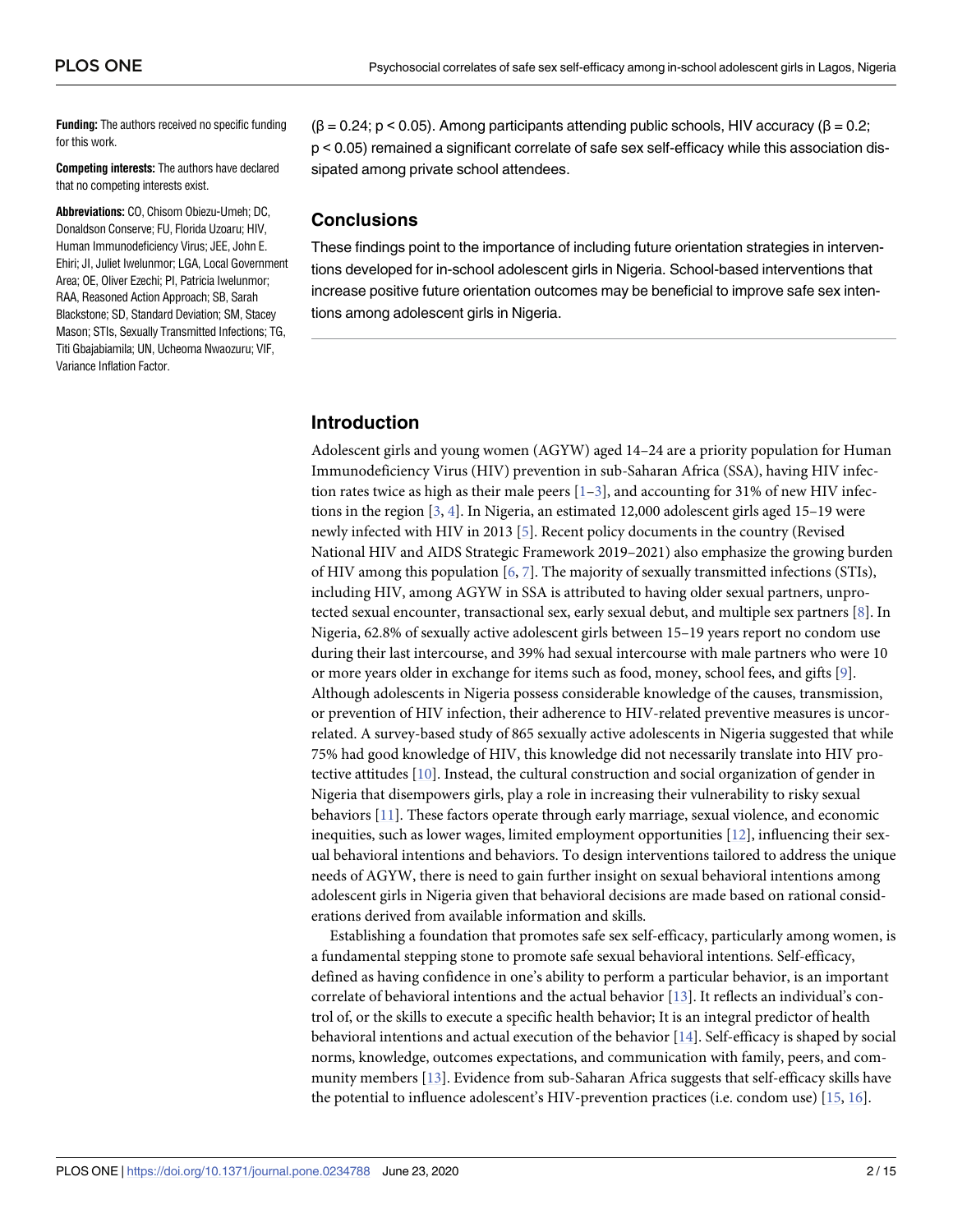<span id="page-2-0"></span>However, how self-efficacy skills may increase confidence to engage in risk-reduction behaviors in Nigeria remains unclear.

Other key psychosocial factors that may influence safe sex intentions and reduce risky sexual behaviors among adolescents include social support, parental monitoring, and future orientation [[13](#page-12-0), [17](#page-12-0)–[20\]](#page-12-0). A growing number of studies underscore the importance of social support for reducing sexual risk intentions and behaviors among adolescents and young people [\[16,](#page-12-0) [21](#page-12-0)[–23\]](#page-13-0). Studies from South Africa and Uganda suggest that social support is instrumental for reductions in sexual debut, unintended pregnancy, age-disparate sex, and transactional sex [\[21,](#page-12-0) [22](#page-12-0)]. Previous research also indicates that familial factors, particularly parental monitoring, are critical in keeping adolescents safe [[19](#page-12-0), [24](#page-13-0), [25](#page-13-0)]. Adolescent girls who perceive that their parents or guardians are concerned about their locations and social interactions are substantially less likely to engage in sexual risk behaviors [[24](#page-13-0), [25](#page-13-0)]. Finally, future orientation, or the degree to which adolescents possess positive attitudes towards their future, has also been shown to influence sexual behavior and sexual behavioral intentions [\[26,](#page-13-0) [27](#page-13-0)]. Higher future orientation among adolescents has been found to yield higher confidence in engaging in positive health behaviors [\[28,](#page-13-0) [29\]](#page-13-0). Studies suggest that individuals who are pessimistic about their future are more likely to take risks with their health and safety, whereas those with a positive future orientation are less likely to engage in unsafe sexual practices [\[26,](#page-13-0) [27\]](#page-13-0). Despite the influence of these psychosocial factors on sexual behavioral patterns and the high risk of acquiring HIV among adolescents, there are only a few studies in Nigeria that examine how these psychosocial factors influence safe sex self-efficacy among adolescent girls [[15](#page-12-0), [16](#page-12-0)].

In light of the aforementioned gaps, we grounded our study design and measures in the Reasoned Action Approach (RAA) which provides a theoretical underpinning to better capture the dynamic between sexual self-efficacy and other psychosocial factors [[30](#page-13-0), [31](#page-13-0)]. RAA posits that people's behavioral intentions are formed based on three cognitive constructs: attitudes, perceived norms and behavioral control [[30\]](#page-13-0). The theory conceptualizes why individuals decide to engage or not engage in a particular behavior [[30](#page-13-0)]. RAA has been largely employed to access predictors of behavioral intentions such as sexual self-efficacy. The theory recognizes the relevance of interpersonal processes such as social support, parental monitoring and personal traits such as future orientation and HIV knowledge skills on the development of safe sex self-efficacy [\[30,](#page-13-0) [31\]](#page-13-0).

To this end, this study examined the role of social support, future orientation, and parental monitoring may play with influencing safe sex self-efficacy of in-school adolescent girls in Nigeria. It explored the correlates of participants' confidence in their intentions to engage in safe sexual behaviors. Schools were selected because they provide an optimal opportunity to reach many adolescents and a large number of adolescents attend schools before they are predisposed to sexual behaviors that may put them at risk of HIV infection [[32](#page-13-0)]. It is also an ideal platform to implement interventions that build confidence in health-seeking behaviors, thereby enhancing overall self-efficacy [[33](#page-13-0)]. In Nigeria, variations exist between the two main school systems (private and public schools). These schools differ with the availability of financial and human resources [\[34\]](#page-13-0). For instance, private schools are more likely to have access to funding because they are mostly for-profit. The present study assessed the psychosocial correlates of safe sex practices among in-school adolescent girls in Nigeria [[35](#page-13-0)].

#### **Methods**

#### **Study setting and participants**

This study utilized a cross-sectional design conducted among female students attending secondary schools in Lagos, Nigeria. Lagos is situated in the Southwest region of Nigeria,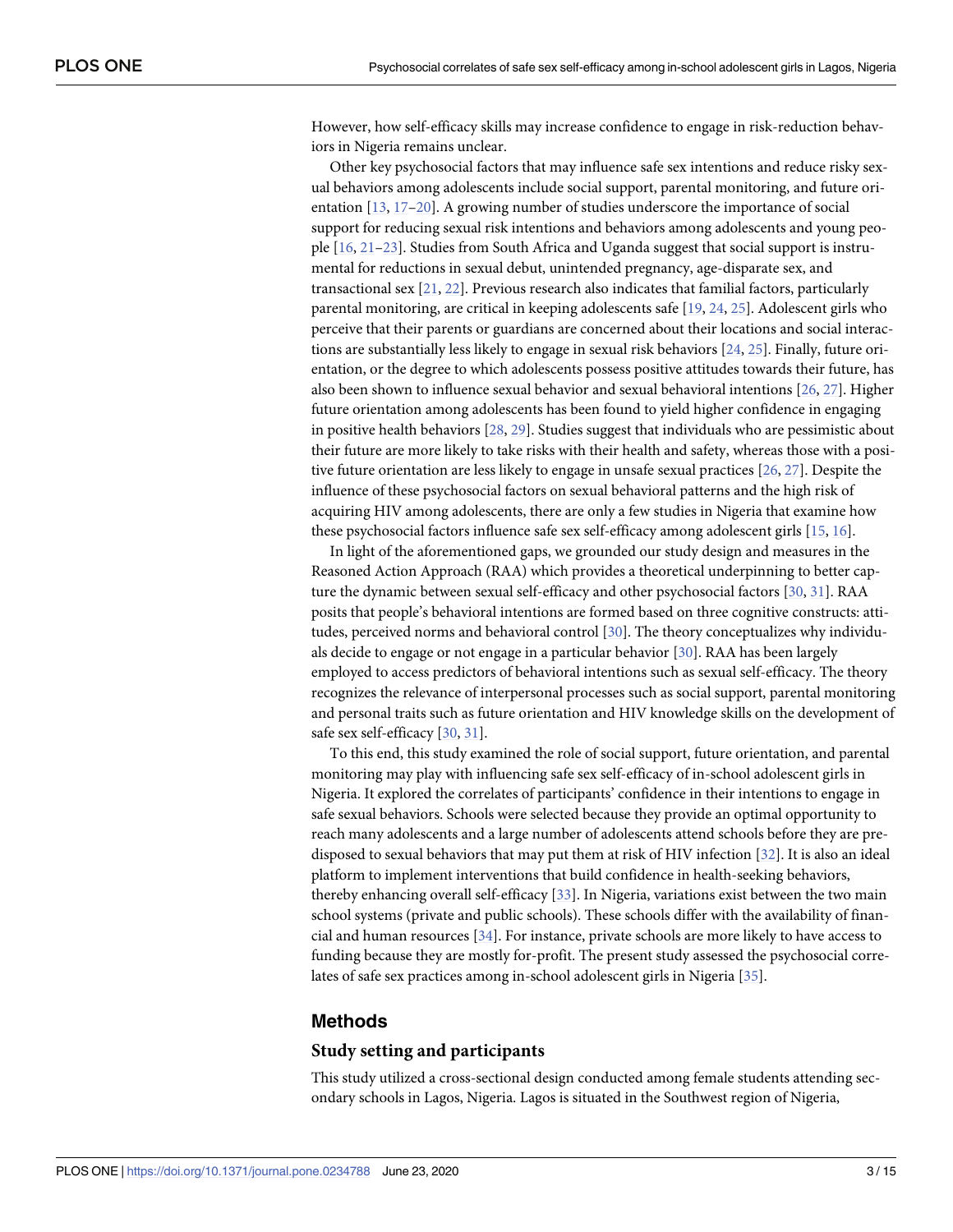<span id="page-3-0"></span>bordered by the Atlantic Ocean. It is the most populous city in Africa with an estimated population of 17 million people out of a national estimate of 150 million in Nigeria [[36](#page-13-0)]. The participants for this study consisted of adolescents in secondary schools from two educational districts in Lagos state (District V and VI). The schools were selected by a simple random method. A list of schools in the two districts were obtained and stratified by type of school (i.e. public-owned and private-owned). We randomly selected 10 schools from each district using random numbers generated with MS Excel. In total, we contacted 20 schools, and participation in the study was based on approval by the school principals. Principals at four schools (3 public and 1 private secondary schools) in District V and eight schools (3 public and 5 private secondary schools) in District VI approved for the study to be conducted at their schools. Altogether, 426 adolescent girls from six public schools (n = 272) and six private schools (n = 154) were recruited for this study. Study participants were eligible to participate in the study if they were 13 years and above, attending secondary schools enrolled in JSS1, JSS2, JSS3, SS1, SS2, and SS3 (equivalent to Grades 6 through 12 in the United States), and able to provide informed assent and parental informed consent.

#### **Procedures**

Ethical approval was obtained from the Institutional Review Board at Saint Louis University and the Nigerian Institute of Medical Research. Before study recruitment, we obtained clearance from Education district VI and V- the school districts for the participating schools. Also, the school principals were contacted individually to further explain the details of the study (ethical approvals and request letters were submitted in each school) and following these discussions approval for the study was given. After the school principals provided written approvals and reviewed the study questionnaire, we distributed letters of intent, written in English, to adolescent girls in the twelve schools to notify their parents of the study. Parents and adolescents at the schools were informed that participation was voluntary and that their responses to the study survey were confidential and anonymous. Students who were under 17 years and interested in the study were provided with a consent form to take home to their parents before the study date to obtain their parents' consent. All participants who met the study criteria and were interested in the study were invited to converge in a classroom at each school for the study. At the beginning of each research meeting, written consents were obtained from all study participants before participation in the study. For participants aged 17 years and under, we obtained written youth assent and parent/guardian consent before participation in the study. Then, an anonymous paper survey questionnaire designed by the authors was administered to adolescent girls. The questionnaires were selfadministered and completed using a pen or pencil. The survey instruments were administered in English, being that English is the national language in Nigeria. The questionnaire took approximately forty-five minutes to one hour to complete. The research protocol was approved by the Institutional Review Board at Saint Louis University and the Nigerian Institute of Medical Research.

**Dependent variable.** *Safe sex self-efficacy*. A 15-item self-efficacy scale adapted from selfefficacy scales by Grimley et al. [[37](#page-13-0)] and Parsons et al. [\[38\]](#page-13-0) were used to assess participants' safe sex self-efficacy. The scale measured adolescent girls' confidence in their intentions to say "no" to sexual intercourse with their partners in a variety of situations such as partners whose sexual relationship history is not known to them or partners whom they have known for a few days or less. The scale also measured adolescent girls' confidence in their intentions to use condoms consistently with their partners. An example of the scale item included, "I feel confident that I can say no to sex if my partner refused to use a condom." Items were rated on a 4-point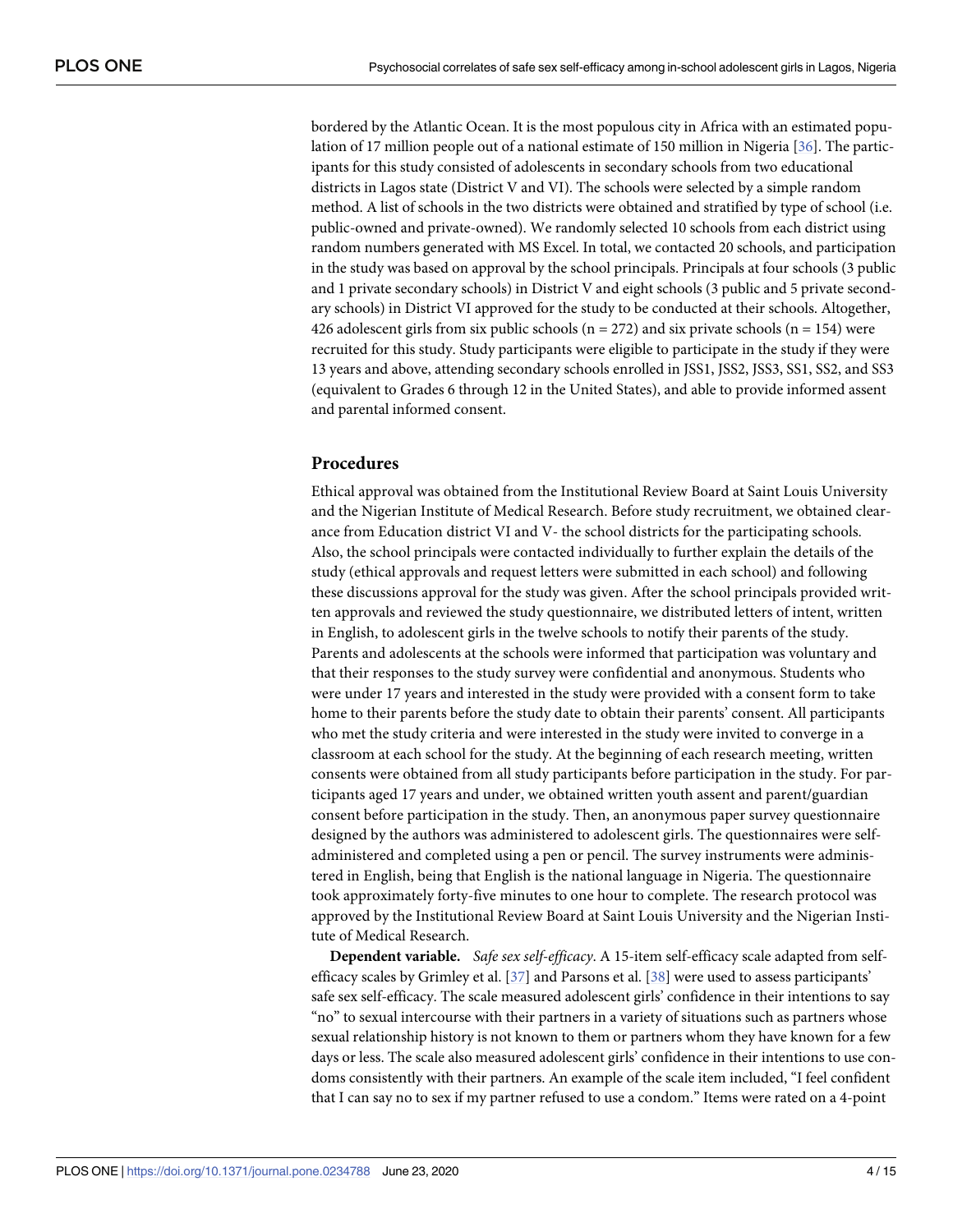<span id="page-4-0"></span>Likert Scale (1 = Not sure at all;  $2 = A$  little sure;  $3 = S$ ure;  $4 = V$ ery sure). Higher scores indicated greater self-efficacy. Possible scores ranged from 4 to 60, (Cronbach's  $\alpha$  = .85).

**Independent variables.** Independent variables were considered based on the guiding theory (RAA) and prior empirical evidence on psychosocial factors that influence safe sex selfefficacy [[13](#page-12-0), [17–20\]](#page-12-0). Responses for the measures were reverse coded where necessary to ensure that higher values reflected greater levels of a given scale.

*Future orientation*. Future orientation was assessed with 10 questions adapted from Whitaker et al. [[39\]](#page-13-0) and Cabrera et al. [\[26\]](#page-13-0) which addressed attitudes about the future. Participants were asked to respond to a 4-point Likert-type scale ranging from  $1 =$  never true to  $4 =$  always true to statements such as "what happens to me in the future mostly depends on me" and "It's really no use worrying about the future because what will be will be." Future orientation scores were computed such that higher scores indicated greater levels of certainty regarding future plans. Possible scores ranged from 4 to 40, (Cronbach's  $\alpha$  = .52). In no case did the deletion of an item increase the  $\alpha$  by 0.01.

*Perceived social support*. We assessed perceived social support using 8-items adapted from Stewart et al. [\[40\]](#page-13-0) 12-item Multidimensional Scale of Perceived Social Support (MSPSS). This scale provides a brief measure of social support designed to measure respondents' perception of the adequacy of the support she receives. The scale included items such as "I feel like I can talk to my family about my problems," with responses rated on a 4-point Likert-type scale ranging from  $1 =$  strongly disagree to  $4 =$  strongly agree, with higher scores indicating a greater sense of community and social support. Possible scores ranged from 4 to 32, (Cronbach's  $\alpha$  = .66). In no case did the deletion of an item increase the  $\alpha$  by 0.01.

*Parental monitoring*. Five items adapted from Vieno et al. [\[41\]](#page-13-0) was used to assess parental monitoring of adolescent girls' leisure time after school. The scale items included questions such as "How much does your mother/father/guardian really know about who your friends are?" Responses were rated on a 3-point scale (1 = knows a lot;  $2$  = knows a little;  $3$  = doesn't know anything). All questions were recoded so that higher scores on this sub-scale indicated greater parental monitoring of activities. Scores ranged from 5 to 15 (Cronbach's  $\alpha$  = .68). In no case did the deletion of an item increase the α by 0.01.

*HIV knowledge*. We used the 23-item AIDS Risk Knowledge Test survey by Kelly et al.[[42](#page-13-0)] which contains true/false/don't know statements assessing practical knowledge of AIDS risk behavior. "Do not know responses" were treated as incorrect responses in computing the scale scores. Higher scores on this subscale indicated greater accuracy in HIV/AIDS knowledge. Possible scores ranged from 0 to 23. The Cronbach's alpha estimate of internal consistency was 0.75 [\[43\]](#page-13-0).

**Covariates.** Demographic Factors: We assessed participants' age (continuous variable in the analyses), ethnicity (categorized as Igbo, Yoruba, Hausa, and Others), educational level (categorized as JSS1, JSS2, JSS3, SS1, SS2, and SS3), religion (Categorized as Christianity or Islam), and whether they had a mentor (Yes or No response). This was defined as someone over 25 years that they could go to for support and guidance if they needed to make an important decision, or who inspired them to do their best. We also assessed school type (public or private schools).

#### **Data analysis**

All statistical analyses were conducted using the Statistical Package for the Social Science (SPSS) version 25. We conducted descriptive analyses of participants' demographic characteristics, safe sex self-efficacy, future orientation, perceived social support, parental monitoring, and HIV knowledge accuracy. Bivariate analyses were conducted to examine whether there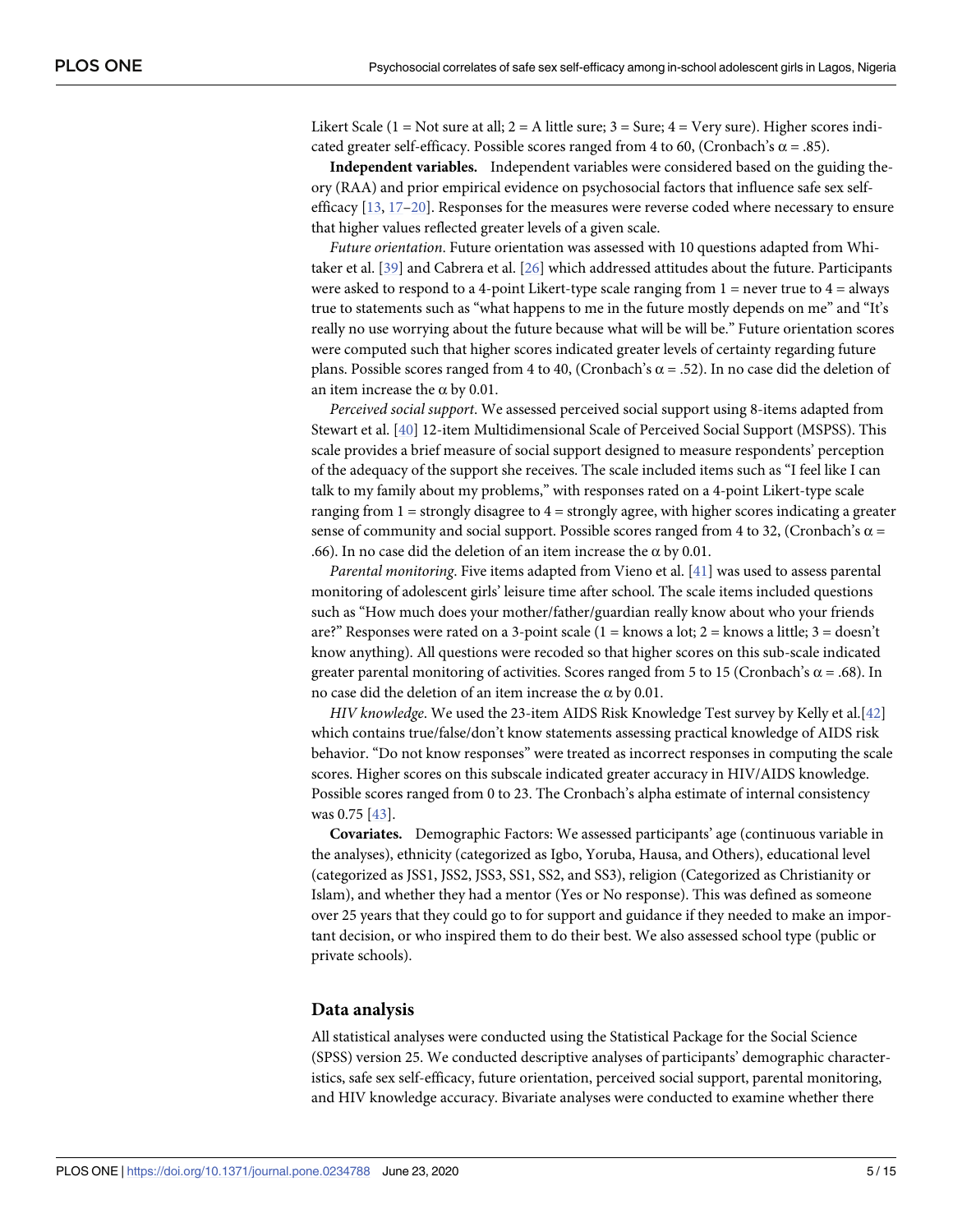<span id="page-5-0"></span>were differences in safe sex self-efficacy across participants' demographic factors. This was accomplished through using a) Pearson product-moment correlation to establish whether age and safe sex self-efficacy were associated, b) Spearman's rank-order correlation to establish whether participants' education level and safe sex self-efficacy were associated, and c) bivariate linear regression was used to examine associations between participants' ethnicity, religion, having a mentor, type of school, and safe sex self-efficacy, respectively.

We further compared mean scores for safe sex self-efficacy, future orientation, perceived social support, parental monitoring, and HIV knowledge accuracy. T-tests were used to confirm if these factors differed significantly between attendees of public versus private schools.

Finally, we examined whether demographic factors (age, education, ethnicity, religion, mentorship), future orientation, perceived social support, parental monitoring, and HIV knowledge accuracy influenced safe sex self-efficacy in multiple linear regression. Three separate analyses were conducted. First, the influence of demographic and psychosocial factors on safe sex self-efficacy were examined in the entire sample  $(n = 426)$ . Subsequently, we ran two additional models, one with public-school attendees  $(n = 272)$  and one with private school attendees (n = 154). Multicollinearity among the main effects of the independent variables and covariates were assessed in the regression model using the variance inflation factor (VIF) value of multicollinearity tests. Statistical significance was defined at the level of a p-value equal to or less than 0.05.

#### **Results**

#### **Participants characteristics**

The study sample consisted of 426 adolescent girls and young women between 13 and 19 years. The average age of participants was 15.02 years (*SD = 1*.*21)*. The majority of the participants (32.6%) were 15 years, and only one participant (0.2%) was 19 years. Nearly 43% (*n* = 184) of the participants were in Senior Secondary class 2 (SS2). In terms of ethnicity, 169 participants (39.2%) were Igbo, 152(35.7%) were Yoruba, and 16 (3.8%) were Hausa. The remaining 15% ( $n = 64$ ) were from other ethnic groups. Over three-fourth ( $n = 333$ ) of participants were Christians and the remaining one-fourth (*n* = 86) were Muslims. Three hundred and thirty-seven participants (79.1%) reported that they believed they had a mentor. Mentors included parents (46.59%,  $n = 157$ ), siblings (19.29%,  $n = 65$ ), extended family including uncles, aunts, and cousins (17.51%, *n* = 59) and non-family relations including guardians, religious leaders, school teachers, neighbors and older friends (16.62%, *n* = 56). Two hundred and seventy-two participants (63.8%) attended public schools. [Table](#page-6-0) 1 presents further descriptive demographic characteristics of study participants and their association with safe sex self-efficacy from bivariate analyses.

The bivariate relationship between participants' sociodemographic characteristics and safe sex self-efficacy are also presented in the column labeled *"Test of Association"* in [Table](#page-6-0) 1. The results of the bivariate analysis show a relatively weak, positive association between participants' age and safe sex self-efficacy scores, *r* (426) = 0.115, *p<*0.05. However, there were no statistically significant associations between any of the other sociodemographic characteristics (participants' education level, ethnicity, religion, type of school, and having a mentor) and safe sex self-efficacy (*p>*0.05).

#### **Descriptive statistics of independent variables**

Overall, participants demonstrated relatively high levels of safe sex self-efficacy, future orientation, social support, parental monitoring, and HIV knowledge accuracy. For most of the scales, the mean score is above the midpoint of the response scale. However, for HIV knowledge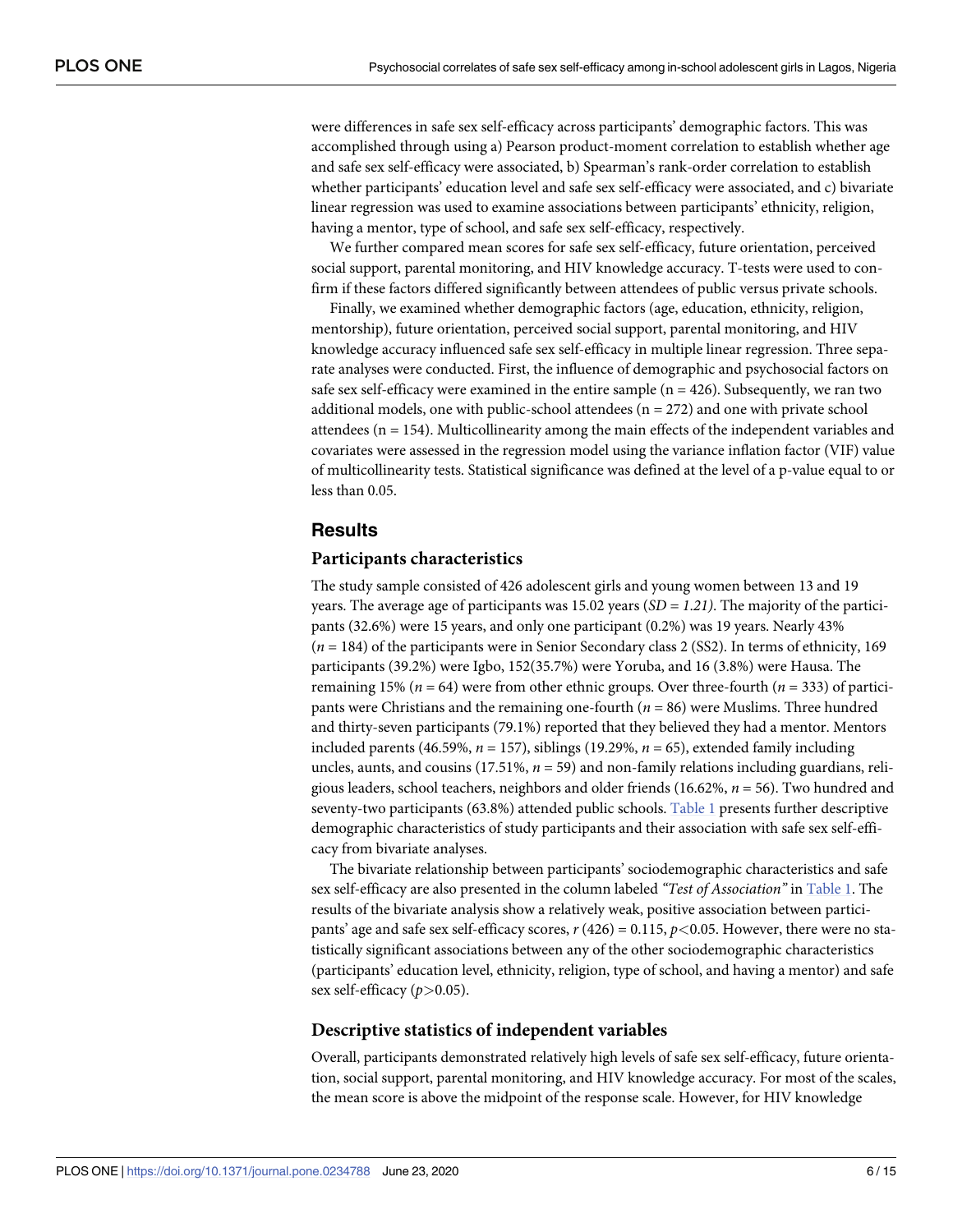| <b>Participants Characteristics</b> | n(%)         | <b>Test of Association</b> |
|-------------------------------------|--------------|----------------------------|
| Age, mean (SD)                      | 15.02 (1.21) | $r=0.118^{\ast}$           |
| 13 years                            | 30(7.0)      |                            |
| 14 years                            | 128(30.0)    |                            |
| 15 years                            | 139 (32.6)   |                            |
| 16 years                            | 78 (18.3)    |                            |
| 17 years                            | 35(8.2)      |                            |
| 18 years                            | 15(3.5)      |                            |
| 19 years                            | 1(0.2)       |                            |
| Education                           |              | $r = 0.061$                |
| JSS1                                | 1(0.2)       |                            |
| JSS2                                | 2(0.5)       |                            |
| JSS3                                | 10(2.3)      |                            |
| SS1                                 | 159 (37.3)   |                            |
| SS <sub>2</sub>                     | 184 (43.2)   |                            |
| SS <sub>3</sub>                     | 62(14.6)     |                            |
| Ethnicity                           |              | $F = 0.746$                |
| Igbo                                | 167 (39.2)   |                            |
| Yoruba                              | 152 (35.7)   |                            |
| Hausa                               | 16(3.8)      |                            |
| Other                               | 64 (15.0)    |                            |
| Religion                            |              | $F = 0.389$                |
| Christianity                        | 333 (78.2)   |                            |
| Islam                               | 86 (20.2)    |                            |
| Mentor                              |              | $F = 0.286$                |
| Yes                                 | 337 (79.1)   |                            |
| N <sub>o</sub>                      | 85 (20.0)    |                            |
| Type of School                      |              | $F = 0.365$                |
| Private                             | 154 (36.2)   |                            |
| Public                              | 272 (63.8)   |                            |

<span id="page-6-0"></span>**[Table](#page-5-0) 1. Selected characteristics of in-school adolescent girls in Lagos, Nigeria, and bivariate relationship with safe sex self-efficacy (N = 426).**

 $^{*}p < .05$ ,

 $*$   $*$   $p$  < .01,

 $*** p < .001$ .

JSS = Junior Secondary School; SS = Senior Secondary; SD = Standard deviation

Data are number (percent) of participants unless otherwise indicated. For some of the characteristics, the totals may differ from the participants' totals owing to missing data.

<https://doi.org/10.1371/journal.pone.0234788.t001>

accuracy, the mean score is below the response scale. The scores on safe sex self-efficacy ranged from 4 to 60, with a mean of 42.14 (*SD* = 11.38) (See [Table](#page-7-0) 2). Comparisons for independent variable scales between attendees of public and private schools are also presented in [Table](#page-7-0) 2. There were no statistically significant differences in safe sex self-efficacy, future orientation, social support, parental monitoring, and HIV knowledge accuracy scores among individuals in public versus those in private schools (*p>*0.05). Although not statistically significant, participants in public schools had higher mean scores on safe sex self-efficacy and social support. Participants in private schools had greater mean scores on future orientation, parental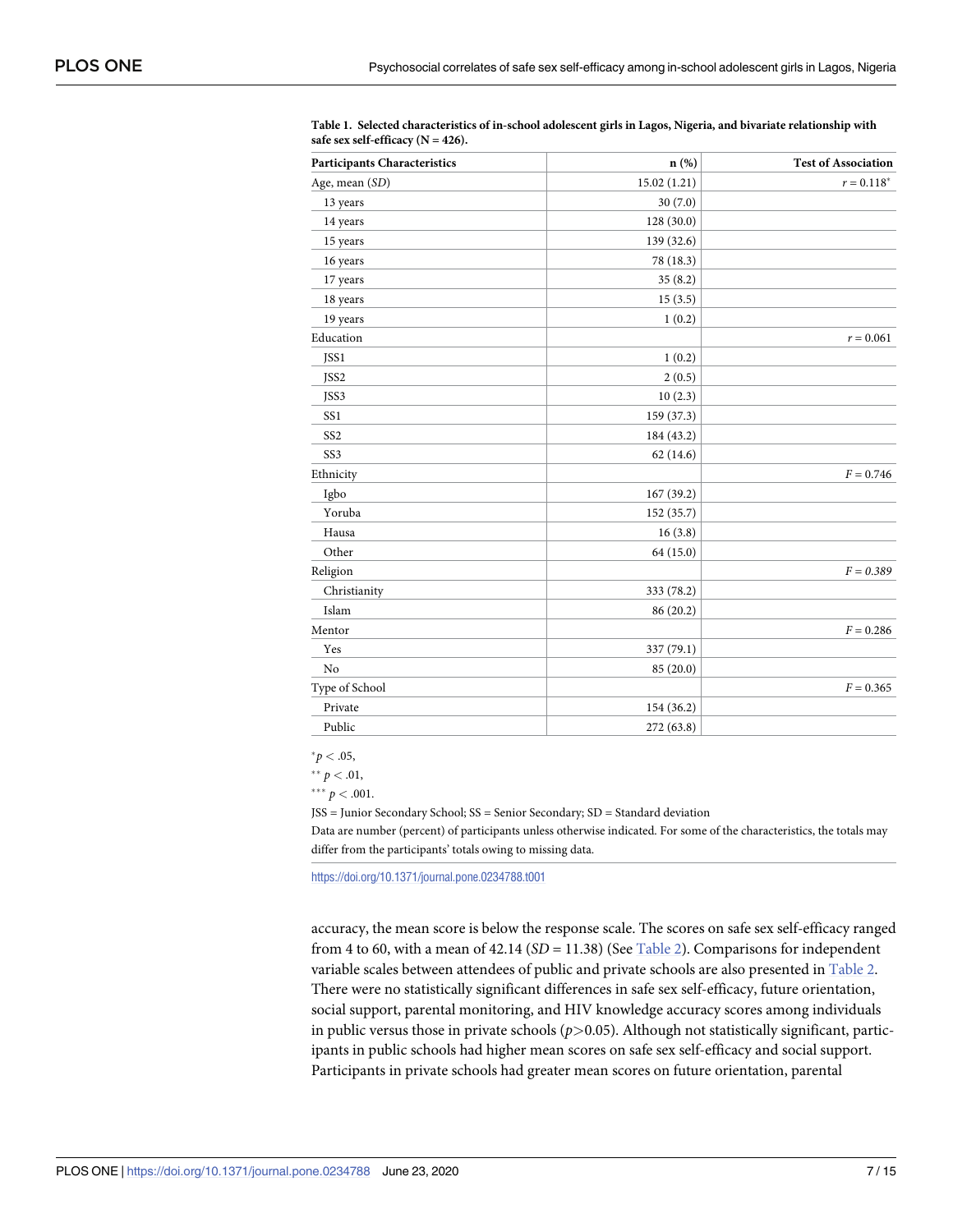|                        |                 | <b>Public School Attendees</b> |      |          |                | <b>Private School Attendees</b> |           |         |                |       |         |
|------------------------|-----------------|--------------------------------|------|----------|----------------|---------------------------------|-----------|---------|----------------|-------|---------|
|                        | Mean Total (SD) | Mean                           | SD   | Minimum  | <b>Maximum</b> | Mean                            | <b>SD</b> | Minimum | <b>Maximum</b> |       | P-Value |
| Safe sex self-efficacy | 42.14 (11.38)   | 42.4                           | 11.7 |          | 60             | 41.7                            | 10.82     |         | 60             | 0.37  | 0.55    |
| Future orientation     | 31.96 (5.19)    | 31.76                          | 5.53 |          | 40             | 32.32                           | 4.55      | 16      | 40             | 1.12  | 0.29    |
| Social Support         | 25.57(4.51)     | 25.75                          | 4.53 |          | 32             | 25.28                           | 4.48      |         | 32             | 1.02  | 0.31    |
| Parental Monitoring    | 12.29(2.23)     | 12.28                          | 2.24 |          | 15             | 12.29                           | 2.22      |         | 15             | 0.003 | 0.96    |
| HIV Knowledge accuracy | 10.1(3.87)      | $10.01\,$                      | 3.92 | $\Omega$ | 20             | 10.23                           | 3.79      |         | 21             | 0.3   | 0.58    |

<span id="page-7-0"></span>

| Table 2. Descriptive statistics of psychosocial scales and HIV knowledge accuracy among in-school adolescent girls in Lagos, Nigeria, $(N = 426)$ . |  |  |
|-----------------------------------------------------------------------------------------------------------------------------------------------------|--|--|
|                                                                                                                                                     |  |  |

<https://doi.org/10.1371/journal.pone.0234788.t002>

monitoring and HIV knowledge accuracy than those in public schools; however, as stated earlier. these differences were not statistically significant.

## **Intercorrelations of safe sex self-efficacy and independent variables among in-school adolescent girls in Lagos, Nigeria (N = 426)**

Table 3 presents the Pearson product-moment correlation between safe sex self-efficacy and independent variables (future orientation, social support, parental monitoring, and HIV knowledge accuracy). Safe sex self-efficacy was related significantly with HIV knowledge accuracy scores ( $p$ <0.001) and future orientation scores ( $p$ <0.01). No statistically significant relationships were found between safe sex self-efficacy, social support, and parental monitoring (*p<*0.05). Also, social support was significantly related to parental monitoring and future orientation scores.

#### **Multiple linear regression analysis**

[Table](#page-8-0) 4 presents the results of the multiple linear regression, examining the influence of psychosocial factors (parental monitoring, social support, and future orientation) and HIV knowledge accuracy on safe sex self-efficacy for all participants, and separated by public and private schools. The regression models controlled for participants age, education level, religion, ethnicity, and having a mentor. Multicollinearity among the main effects of the independent variables and covariates was assessed in the regression model using the VIF value of multicollinearity tests. Based on the VIF values (range: 1.06–1.70 for the three models) there were no multicollinearity concerns identified.

Overall, future orientation (β = 0.17; *p <* .05), HIV accuracy (β = 0.17; *p <* .05) and participants age (β = 0.14;  $p < .05$ ) were positively associated with safe sex self-efficacy. Higher scores on future orientation and HIV accuracy were associated with increased safe sex self-efficacy

|  |  |  | Table 3. Correlations of independent variables and safe sex self-efficacy. |
|--|--|--|----------------------------------------------------------------------------|
|--|--|--|----------------------------------------------------------------------------|

| Parental monitoring        |            | 0.076      | $0.259***$ | 0.088      | 0.074      |
|----------------------------|------------|------------|------------|------------|------------|
| 2   HIV Accuracy           | 0.076      |            | $-0.021$   | $0.188***$ | $0.192***$ |
| 3   Social Support         | $0.259***$ | $-0.021$   |            | $0.164**$  | 0.029      |
| 4   Future orientation     | 0.088      | $0.188***$ | $0.164**$  |            | $0.193**$  |
| 5   Safe sex self-efficacy | 0.074      | $0.192***$ | 0.029      | $0.193**$  |            |

 $^{*}p < .05$ ,

 $*$ <sup>\*</sup>  $p < .01$ ,

 $*** p < .001$ 

<https://doi.org/10.1371/journal.pone.0234788.t003>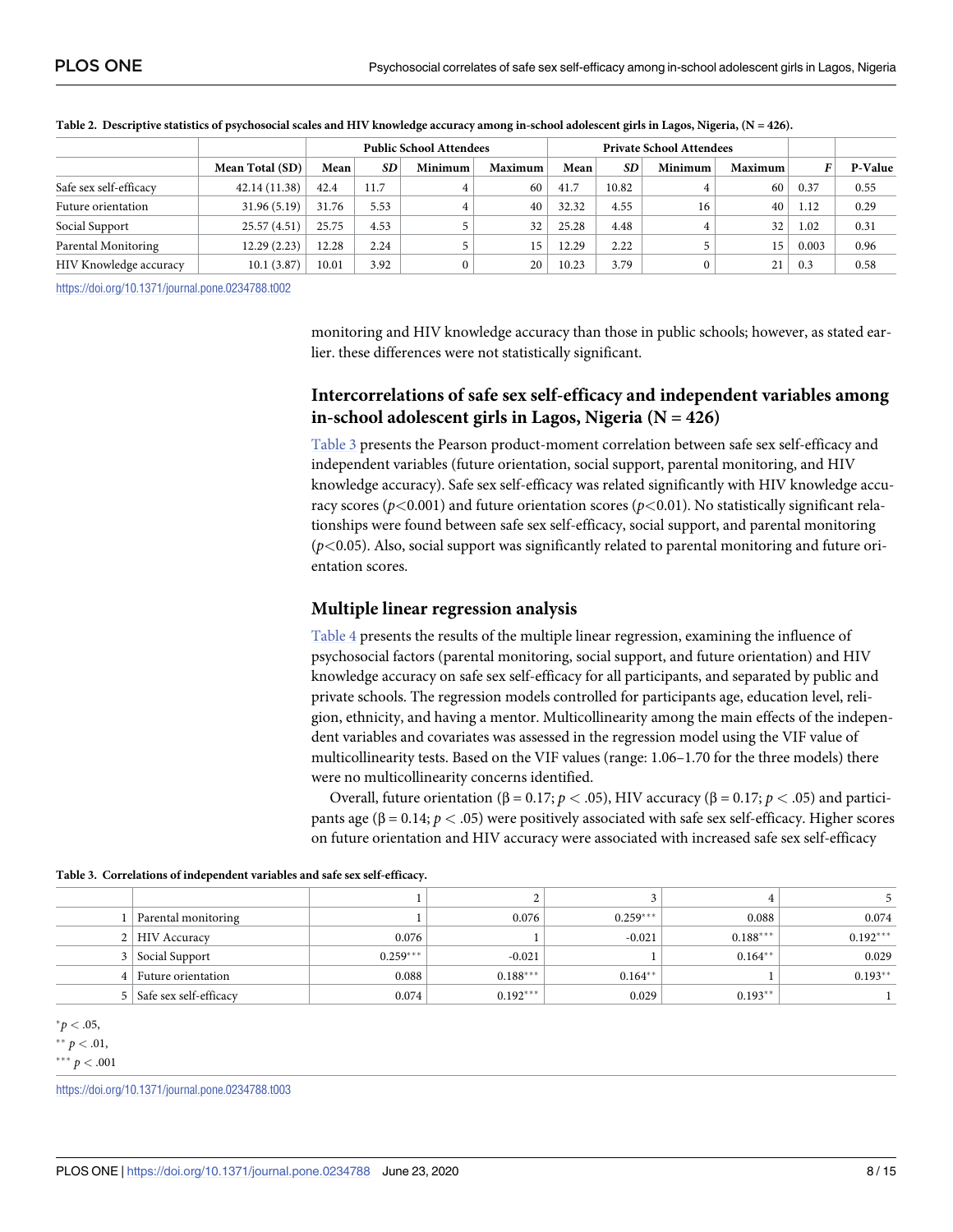|                     | Overall   |           |         | Public school |           |         | Private school |           |          |
|---------------------|-----------|-----------|---------|---------------|-----------|---------|----------------|-----------|----------|
| Predictors          | β         | <b>SE</b> |         | β             | <b>SE</b> |         |                | <b>SE</b> |          |
| Future orientation  | $0.17***$ | 0.2       | 3.18    | $0.13*$       | 0.14      | 2.00    | $0.24***$      | 0.19      | 2.82     |
| <b>HIV Accuracy</b> | $0.17***$ | 0.15      | 3.31    | $0.2***$      | 0.2       | 2.94    | 0.14           | 0.23      | 1.63     |
| Social Support      | 0.04      | 0.15      | 0.8     | $-0.009$      | 0.19      | $-0.13$ | 0.13           | 0.23      | 1.53     |
| Parental Monitoring | 0.05      | 0.27      | 1.02    | 0.08          | 0.36      | 1.16    | $-0.001$       | 0.41      | $-0.016$ |
| Age                 | $0.14*$   | 0.53      | 2.33    | 0.14          | 0.71      | 1.85    | 0.11           | 0.9       | 1.04     |
| Mentor              | 0.07      | 1.47      | 1.27    | 0.08          | 1.99      | 1.16    | 0.06           | 2.18      | 0.71     |
| Education           | $-0.02$   | 0.82      | $-0.32$ | $-0.05$       | 1.16      | $-0.65$ | 0.03           | 1.26      | 0.28     |
| Religion            | 0.001     | 1.49      | 0.03    | 0.07          | 1.81      | 1.08    | $-0.16$        | 2.8       | $-1.97$  |
| Ethnicity           | 0.03      | 0.54      | 0.58    | $-0.03$       | 0.8       | $-0.41$ | 0.11           | 0.72      | 1.37     |

<span id="page-8-0"></span>[Table](#page-7-0) 4. Association between the psychosocial factors, sociodemographic factors and safe sex self-efficacy among in-school adolescent girls in Lagos, Nigeria,  $(N = 426)$ 

 $p^* p < .05$ 

 $*$ <sup>\*</sup>  $p$ </sup> < .01,

 $*** p < .001$ .

*Note*: β = standardized regression coefficients; *SE* = Standard error

<https://doi.org/10.1371/journal.pone.0234788.t004>

scores. Similarly, Higher age groups were associated with increased safe-sex self-efficacy scores. In public schools, only future orientation ( $\beta = 0.13$ ;  $p < .05$ ) and HIV accuracy ( $\beta = 0.2$ ; *p <* .05) remained significantly associated with safe sex self-efficacy. Higher levels of future orientation and HIV accuracy were positively associated with safe sex self-efficacy. In private schools, future orientation remained a significant correlate of safe sex self-efficacy ( $\beta$  = 0.24; p *<* .05); higher levels of future orientation were associated with greater safe sex self-efficacy. Also, religion was significantly associated with safe self-efficacy among participants in private schools (β = 0.11; p *<* .05). Participants identifying as Muslims were more likely to have higher levels of safe sex self-efficacy in private schools. To further explore this relationship, we conducted a bivariate analysis between religion and safe sex self-efficacy, which was not statistically significant. However, when the bivariate analysis between religion and safe sex selfefficacy was stratified by school type. The association between religion and safe sex self-efficacy was statistically significant for participants in the public school (t = 20.70 (df = 60), p = 0.03) but not statistically significant for participants in private schools ( $t = 38.40$  (df = 141),  $p = 0.10$ ).

## **Discussion**

This study extends adolescent research by examining the extent to which psychosocial factorssocial support, future orientation, and parental monitoring- influence safe sex self-efficacy among a sample of in-school adolescent girls in Nigeria. As previous studies have shown that HIV knowledge does not necessarily translate to safe sexual behavior [\[10,](#page-12-0) [32\]](#page-13-0), guided by the reasoned action approach this study sought to examine how key psychosocial factors beyond HIV knowledge may influence safe sex self-efficacy. Self-efficacy to perform safe sexual behavior is an important predictor of behavioral intentions and actual safe sexual behaviors among adolescents [\[44,](#page-14-0) [45\]](#page-14-0). This is one of the first studies to our knowledge to examine the complex interplay between psychosocial factors and their possible influence on confidence in intentions to engage in safe sexual behaviors among adolescent girls in Nigeria.

Prior studies have reported that adolescent girls reporting more social support, parental monitoring, and positive attitudes about their future are less likely to engage in unsafe sexual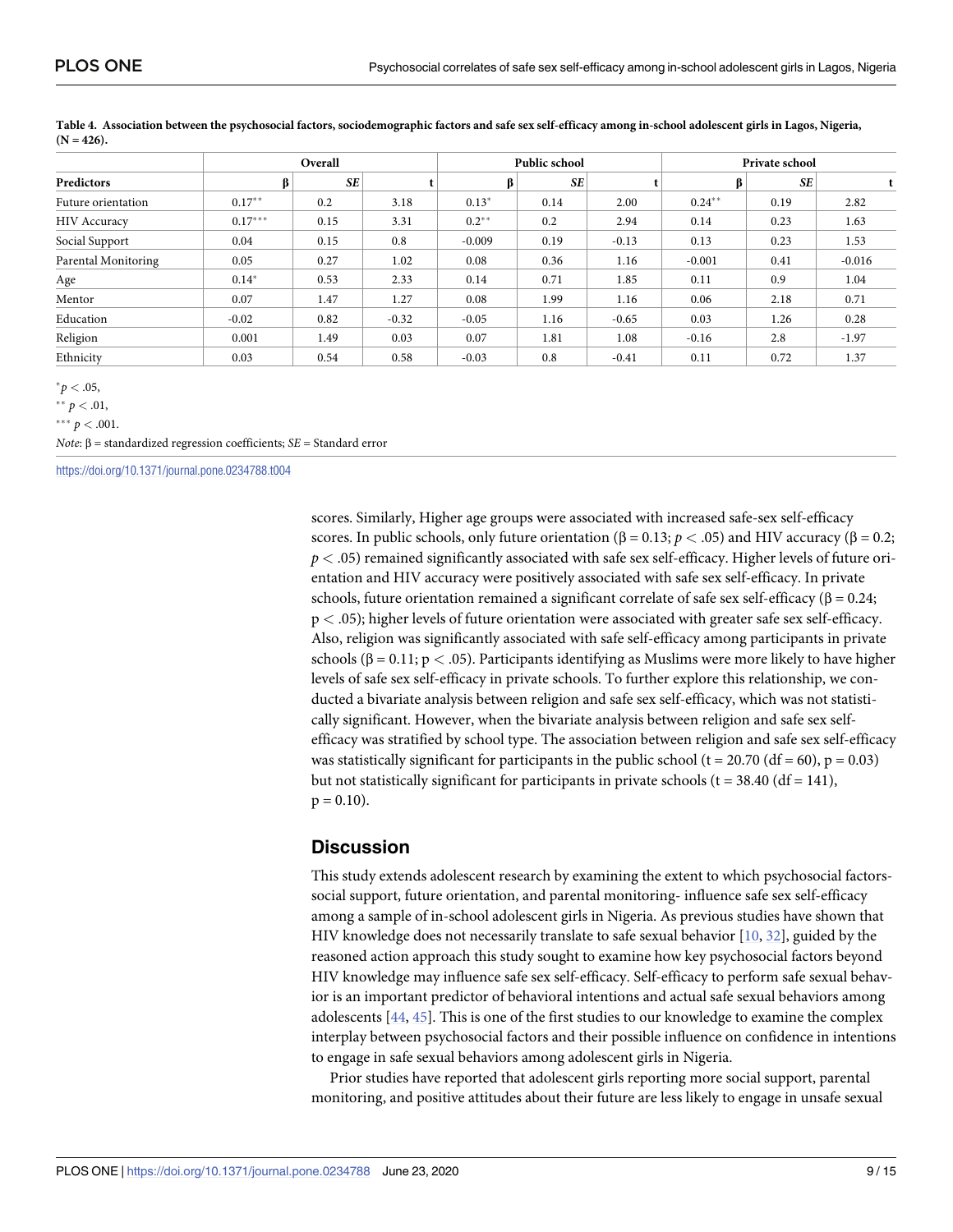<span id="page-9-0"></span>practices [[13](#page-12-0), [17–19\]](#page-12-0). However, these studies have not been conducted in Nigeria where 15% of girls are sexually active before the age of 15 [[9\]](#page-12-0). In the present study, we found that participants in private schools did not differ from those in public schools on their belief in their ability to act successfully to prevent HIV. This is represented by their scores on the measure of safe sex self-efficacy. Overall, we found future orientation and HIV knowledge accuracy to be positively associated with safe sex self-efficacy.

Concerning the link between safe sex self-efficacy and psychosocial factors, there was a strong correlation between safe sex self-efficacy and future orientation. The multivariate regression of the independent variables and co-variates also showed that future orientation is an important correlate of safe sex self-efficacy. This is consistent with previous studies that indicate a positive relationship between optimistic future orientation and safe sex self-efficacy among different adolescent populations [[28](#page-13-0), [46–48\]](#page-14-0). Individuals, especially vulnerable adolescents, with positive future orientation are less likely to engage in risky health behaviors such as marijuana use, alcohol during sex, and unprotected sex [\[28\]](#page-13-0). The potential reason as explained by previous literature is that individuals who have positive outlooks for the future are more likely to take deliberate actions to protect themselves from actions that can jeopardize their future [[49](#page-14-0)–[51](#page-14-0)]. This includes refraining from risky sexual behaviors and self-efficacy for safe sexual practices [[49](#page-14-0), [50](#page-14-0)].

Results from the study also suggest older adolescents exhibited higher safe sex self-efficacy compared to younger adolescents. This finding is congruent with other research studies [\[52–](#page-14-0) [54\]](#page-14-0) that found an association between age and safe sex self-efficacy. In these studies, safe sex self-efficacy increased with age. A possible explanation for this is that older adolescents may have more exposure to HIV knowledge due to more years of schooling and social interaction compared to younger adolescents. This may have increased their confidence in practicing safe sex, as increased HIV knowledge in this study was associated with increases in safe sex self-efficacy. However, age diminishes as an important correlate of safe sex self-efficacy in the subgroup analysis by type of school. This suggests that psychosocial factors such as future orientation may be a more salient correlate of safe sex self-efficacy than age.

We also conducted a subgroup analysis examining the association of psychosocial factors on safe sex self-efficacy in public schools versus private schools. There were no differences in the psychosocial correlates of safe sex self-efficacy among participants attending either public or private schools. Future orientation remained an important correlate of safe sex self-efficacy among adolescent girls in both the public and private secondary schools. This further strengthens the importance of fostering positive future orientation to promote safe sex self-efficacy attitudes as well as safe sexual behaviors among adolescent girls. Interestingly, among participants in private schools, religion was a significant correlate of safe sex self-efficacy, with young women identifying as Muslims showing higher safe sex self-efficacy scores. It is unclear whether girls in private schools reporting to be Muslims have ideas or exposures that increase safe sex self-efficacy compared to non-Muslim public-school girls. Although not measured in this study, some researchers have found an association between strong religious beliefs, or religiosity, among adolescents and safe sex self-efficacy [[55](#page-14-0)] and condom use [[56](#page-14-0)].

It is also noteworthy that HIV knowledge accuracy was associated with greater safe sex selfefficacy. In the subgroup analysis, HIV knowledge was not a significant correlate of safe sex self-efficacy among participants in private schools, but it was a significant correlate among participants in public schools. Thus, while HIV knowledge may not be associated with sexual behaviors, it could potentially be indirectly associated with sexual behaviors and mediated by safe sex self-efficacy. While this study did not examine actual sexual behavior, this potential mediating relationship should be considered in future studies. This relationship may be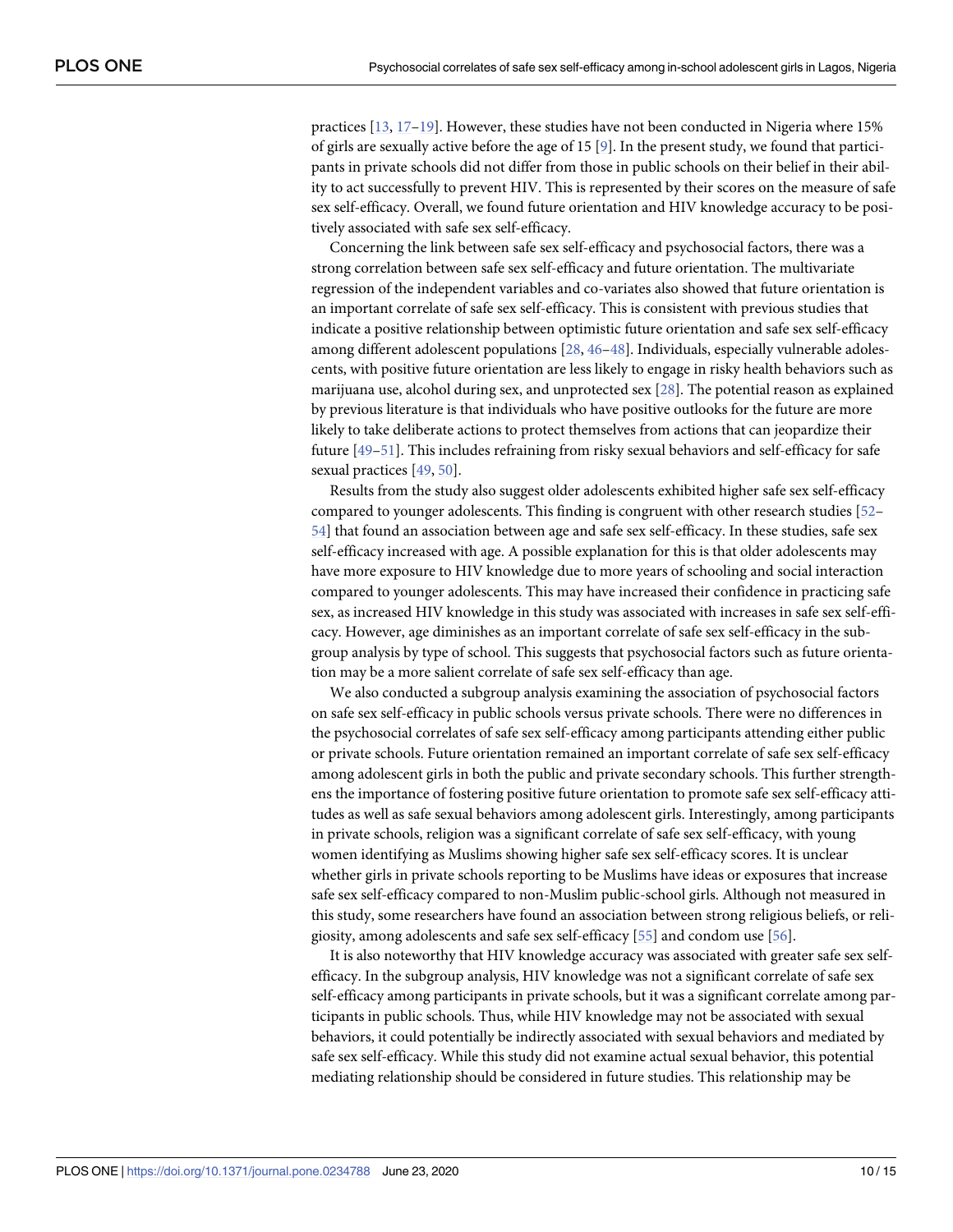<span id="page-10-0"></span>different for adolescent girls and young women in Nigeria given the complex interplay of cultural and social factors that increase their vulnerabilities in engaging in risky sexual behaviors [\[12\]](#page-12-0).

#### **Implications for interventions and future research**

These findings are of practical importance as it provides insights into the role future orientation may play with enhancing safe sex self-efficacy for adolescent girls in school settings. Since orientation toward the future provides the motivation that guides the attainment of goals, appropriate interventions targeted to adolescent girls should include strategies that foster thinking about the future in positive ways [\[57\]](#page-14-0). These strategies could enhance their expectations or impressions of what the future holds, aspirations or intentions for the future, and planning or creating awareness on their ability to create a program of action to achieve their aspirations [\[27\]](#page-13-0). Future research needs to also explore the contexts that influence future orientation and other psychosocial strategies and not simply assume a common context for all adolescent girls [\[27\]](#page-13-0). By taking contextual factors into account, studies may provide insight into how opportunities and constraints present themselves in an environmental context and influence adolescent girls' future thoughts and safe sex self-efficacy. Finally, given that we found a strong association between safe sex self-efficacy and future orientation, interventions that increase adolescent girls' future orientation may be a valuable means for not only reducing risky sexual behaviors but also for promoting a successful transition to adulthood. Altogether, findings from this study may inform the design of interventions that effectively consider the role psychosocial factors play in sexual decision-making,intentions and behaviors among adolescent girls in Nigeria.

#### **Limitations**

There are some limitations to this study worth addressing. First, as with any type of survey research, there is the risk of social desirability and recall bias. Though the participants completed the surveys individually and anonymously, there is still a risk that they altered their responses due to the nature of the study. There is also a risk that participants were not able to recall accurate information for some of the questions, for instance, those regarding parental monitoring. Second, while we used a standardized instrument to measure safe sex self-efficacy, perceived social support and future orientation, the Cronbach alpha on these items were low. Users of these instruments should be aware that the low internal validity of these instruments could affect the reliability of the results. Third, we did not ascertain which of the participants were sexually active. Future studies among adolescent girls can further explore if there are differences in safe sex efficacy among adolescent girls based on their sexual activity status. Fourth, the cross-sectional nature of this study precludes assumptions about causal relationships between the independent variables and the primary outcome, safe sex self-efficacy. Further research is needed to clarify the association between future orientation, social support, parental monitoring, and safe sex self-efficacy among adolescent girls in Nigeria using a longitudinal study design. Lastly, we utilized a convenience sample of adolescent girls attending secondary schools. This may limit our ability to generalize these findings to other adolescent girls, such as out-of-school adolescent girls in Nigeria. However, the demographics of the students who participated in this study are similar to other studies among adolescent girls in Nigeria [\[58,](#page-14-0) [59\]](#page-14-0).

Despite these limitations, the strength of this study lies in the fact that it is one of the first to examine the relationship between psychosocial factors and self-efficacy to engage in safe sexual behaviors among adolescent girls in Nigeria, a group that is currently at high risk for HIV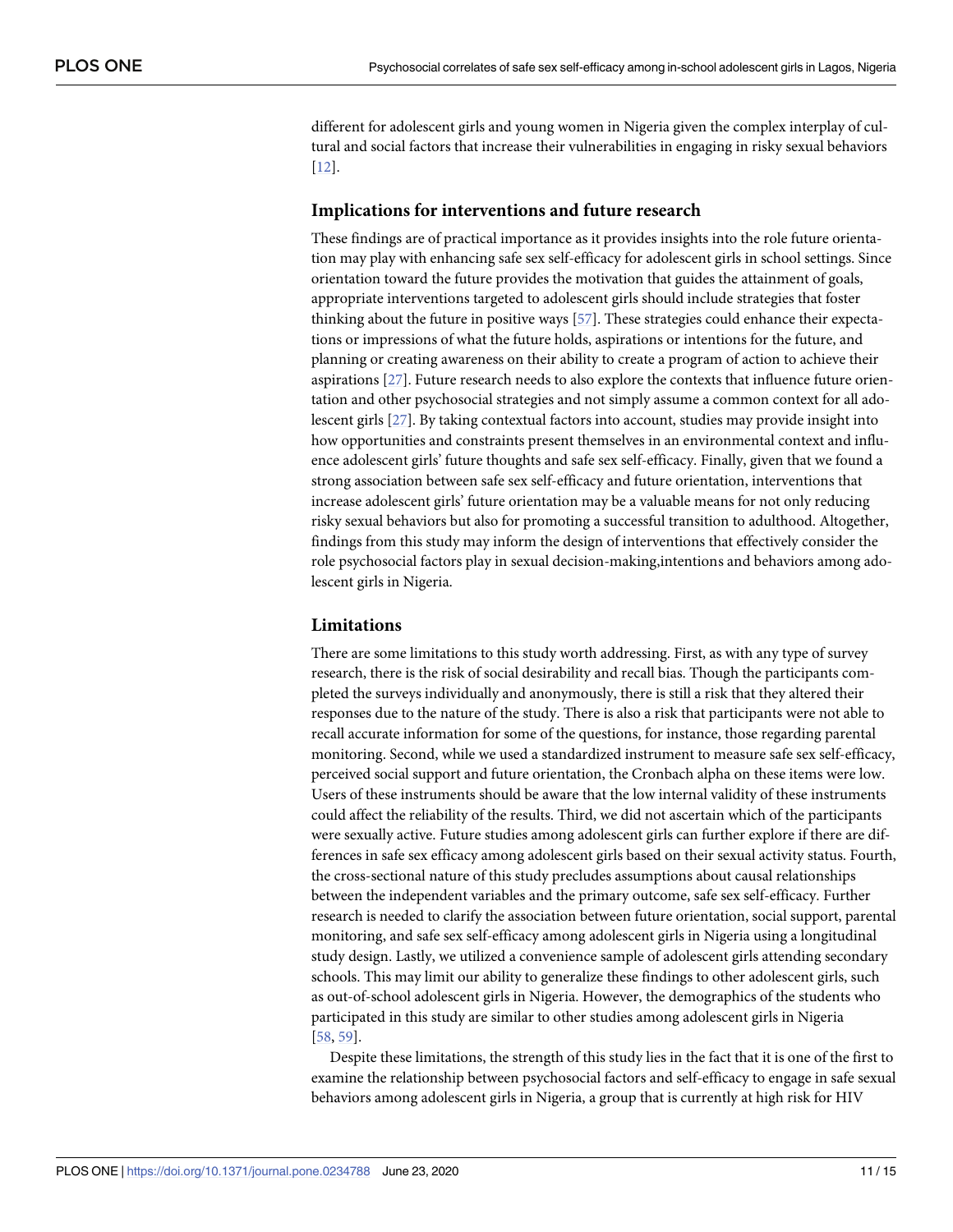transmission. Most of the questions were regarding participants' current emotional and psychological state, thus limiting the impact of recall bias for these items. The findings are useful for informing interventions that aim to increase safe sex self-efficacy among young women in Nigeria.

## **Conclusion**

This study highlights the importance of looking beyond HIV knowledge in promoting intentions and actual safe sexual behaviors among adolescent girls in Nigeria. Prior research has shown that knowledge alone does not translate to reduced risky sexual behaviors [\[10\]](#page-12-0), thus indicating a need to focus on psychosocial factors beyond individual knowledge. The current study enhances knowledge of correlates of safe sex self-efficacy by showing that an individual's positive outlook about the future (i.e. future orientation) is associated with heightened confidence in safe sex intentions. Future interventions can potentially target these factors to improve safe sex self-efficacy to ultimately increase safe sex practices among adolescent girls. Additionally, more studies are needed to examine how the school environment might be best shaped to provide resources and supportive interventions that promote future orientation among adolescent girls in Nigeria.

## **Supporting information**

**S1 [File.](http://www.plosone.org/article/fetchSingleRepresentation.action?uri=info:doi/10.1371/journal.pone.0234788.s001) Questionnaire used for study data collection.** (PDF)

## **Acknowledgments**

The authors wish to thank Morning Star Health and Human Development Foundation and Lagos State School District V and VI for their support in ensuring the success of this study. We also wish to thank all participants in this study for their interest and for their time spent in completing the study questionnaire.

## **Author Contributions**

**Conceptualization:** Juliet Iwelunmor.

**Data curation:** Ucheoma Nwaozuru, Sarah Blackstone, Juliet Iwelunmor.

**Formal analysis:** Ucheoma Nwaozuru, Sarah Blackstone.

**Methodology:** Ucheoma Nwaozuru, Sarah Blackstone, Titi Gbajabiamila.

**Resources:** Patricia Iwelunmor.

**Supervision:** Titi Gbajabiamila, Oliver Ezechi, Patricia Iwelunmor, Juliet Iwelunmor.

**Validation:** Juliet Iwelunmor.

- **Writing – original draft:** Ucheoma Nwaozuru, Sarah Blackstone, Chisom Obiezu-Umeh, Donaldson F. Conserve, Juliet Iwelunmor.
- **Writing – review & editing:** Ucheoma Nwaozuru, Sarah Blackstone, Chisom Obiezu-Umeh, Donaldson F. Conserve, Stacey Mason, Florida Uzoaru, Titi Gbajabiamila, Oliver Ezechi, Patricia Iwelunmor, John E. Ehiri, Juliet Iwelunmor.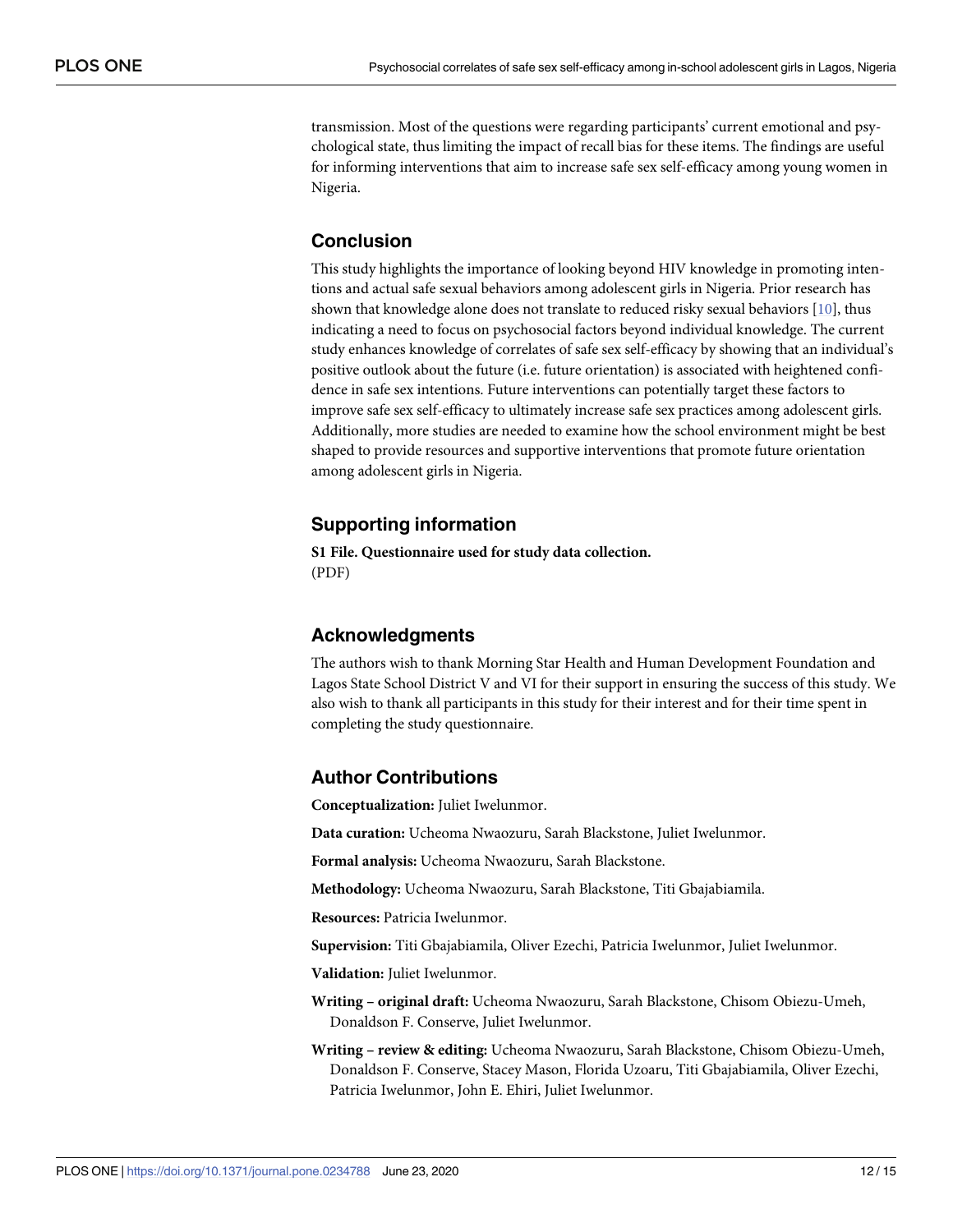#### <span id="page-12-0"></span>**References**

- **[1](#page-1-0).** Dellar RC, Dlamini S, Karim QA. Adolescent girls and young women: key populations for HIV epidemic control. Journal of the International AIDS Society. 2015; 18:19408. [https://doi.org/10.7448/IAS.18.2.](https://doi.org/10.7448/IAS.18.2.19408) [19408](https://doi.org/10.7448/IAS.18.2.19408) PMID: [25724504](http://www.ncbi.nlm.nih.gov/pubmed/25724504)
- **2.** UNAIDS. Women and HIV: Spotlight on adolescent girls and young women. Geneva: 2019.
- **[3](#page-1-0).** UNAIDS. HIV prevention among adolescent girls and young women 2016 [https://www.unaids.org/sites/](https://www.unaids.org/sites/default/files/media_asset/UNAIDS_HIV_prevention_among_adolescent_girls_and_young_women.pdf) [default/files/media\\_asset/UNAIDS\\_HIV\\_prevention\\_among\\_adolescent\\_girls\\_and\\_young\\_women.](https://www.unaids.org/sites/default/files/media_asset/UNAIDS_HIV_prevention_among_adolescent_girls_and_young_women.pdf) [pdf](https://www.unaids.org/sites/default/files/media_asset/UNAIDS_HIV_prevention_among_adolescent_girls_and_young_women.pdf).
- **[4](#page-1-0).** UNAIDS. UNAIDS Data 2019 2019. [https://www.unaids.org/en/resources/documents/2019/2019-](https://www.unaids.org/en/resources/documents/2019/2019-UNAIDS-data) [UNAIDS-data](https://www.unaids.org/en/resources/documents/2019/2019-UNAIDS-data).
- **[5](#page-1-0).** UNAIDS/UNICEF. HIV in Nigeria. 2013
- **[6](#page-1-0).** NACA. Revised National HIV and AIDS Strategic Framework 2019–2021:National Agency for the Control of AIDS: National Agency for the Control of AIDS; 2019
- **[7](#page-1-0).** NACA. National Agency for the Control of AIDS: National HIV Strategy for Adolescents and Young People 2016.
- **[8](#page-1-0).** Folayan MO, Odetoyinbo M, Brown B, Harrison A. Differences in sexual behaviour and sexual practices of adolescents in Nigeria based on sex and self-reported HIV status. Reprod Health. 2014; 11(1):83. <https://doi.org/10.1186/1742-4755-11-83> PMID: [25481734.](http://www.ncbi.nlm.nih.gov/pubmed/25481734)
- **[9](#page-1-0).** NDHS. National Population Commision; Nigerian Demographic and Health Survey Reports. 2013.
- **[10](#page-1-0).** Omoyeni ST, Akinyemi AI, Fatusi A. Adolescents and HIV-related behaviour in Nigeria: does knowledge of HIV/AIDS promote protective sexual behaviour among sexually active adolescents? Etude de la Population Africaine. 2014; 27(2):331.
- **[11](#page-1-0).** Ajayi AI, Okeke SR. Protective sexual behaviours among young adults in Nigeria: influence of family support and living with both parents. BMC public health. 2019; 19(1):983. [https://doi.org/10.1186/](https://doi.org/10.1186/s12889-019-7310-3) [s12889-019-7310-3](https://doi.org/10.1186/s12889-019-7310-3) PMID: [31337383](http://www.ncbi.nlm.nih.gov/pubmed/31337383)
- **[12](#page-1-0).** Auerbach J. Transforming social structures and environments to help in HIV prevention. Health Affairs. 2009; 28(6):1655–65. <https://doi.org/10.1377/hlthaff.28.6.1655> PMID: [19887406](http://www.ncbi.nlm.nih.gov/pubmed/19887406)
- **[13](#page-1-0).** Sayles JN, Pettifor A, Wong MD, MacPhail C, Lee S-J, Hendriksen E, et al. Factors associated with self-efficacy for condom use and sexual negotiation among South African youth. Journal of acquired immune deficiency syndromes (1999). 2006; 43(2):226.
- **[14](#page-1-0).** de Vries H, Dijkstra M, Kuhlman P. Self-efficacy: the third factor besides attitude and subjective norm as a predictor of behavioural intentions. Health education research. 1988; 3(3):273–82.
- **[15](#page-1-0).** Adedimeji AA, Heard NJ, Odutolu O, Omololu FO. Social factors, social support and condom use behavior among young urban slum inhabitants in southwest Nigeria. 2009.
- **[16](#page-1-0).** Ankomah A, Mamman-Daura F, Omoregie G, Anyanti J. Reasons for delaying or engaging in early sexual initiation among adolescents in Nigeria. Adolescent health, medicine and therapeutics. 2011; 2:75. <https://doi.org/10.2147/AHMT.S23649> PMID: [24600276](http://www.ncbi.nlm.nih.gov/pubmed/24600276)
- **[17](#page-2-0).** DiClemente RJ, Crittenden CP, Rose E, Sales JM, Wingood GM, Crosby RA, et al. Psychosocial predictors of HIV-associated sexual behaviors and the efficacy of prevention interventions in adolescents at-risk for HIV infection: what works and what doesn't work? Psychosomatic Medicine. 2008; 70 (5):598–605. <https://doi.org/10.1097/PSY.0b013e3181775edb> PMID: [18541908](http://www.ncbi.nlm.nih.gov/pubmed/18541908)
- **18.** Mahat G, Scoloveno MA, Scoloveno R. HIV/AIDS knowledge, self-efficacy for limiting sexual risk behavior and parental monitoring. Journal of pediatric nursing. 2016; 31(1):e63–e9. [https://doi.org/10.](https://doi.org/10.1016/j.pedn.2015.06.015) [1016/j.pedn.2015.06.015](https://doi.org/10.1016/j.pedn.2015.06.015) PMID: [26216110](http://www.ncbi.nlm.nih.gov/pubmed/26216110)
- **[19](#page-2-0).** DiClemente RJ, Wingood GM, Crosby R, Sionean C, Cobb BK, Harrington K, et al. Parental monitoring: Association with adolescents' risk behaviors. Pediatrics. 2001; 107(6):1363–8. [https://doi.org/10.1542/](https://doi.org/10.1542/peds.107.6.1363) [peds.107.6.1363](https://doi.org/10.1542/peds.107.6.1363) PMID: [11389258](http://www.ncbi.nlm.nih.gov/pubmed/11389258)
- **[20](#page-2-0).** Jemmott JB, Jemmott LS, Spears H, Hewitt N, Cruz-Collins M. Self-efficacy, hedonistic expectancies, and condom-use intentions among inner-city black adolescent women: a social cognitive approach to AIDS risk behavior. Journal of Adolescent Health. 1992; 13(6):512–9. [https://doi.org/10.1016/1054-](https://doi.org/10.1016/1054-139x(92)90016-5) [139x\(92\)90016-5](https://doi.org/10.1016/1054-139x(92)90016-5) PMID: [1390819](http://www.ncbi.nlm.nih.gov/pubmed/1390819)
- **[21](#page-2-0).** Cluver LD, Hodes RJ, Sherr L, Orkin FM, Meinck F, Lim Ah Ken P, et al. Social protection: potential for improving HIV outcomes among adolescents. J Int AIDS Soc. 2015; 18(Suppl 6):20260. [https://doi.org/](https://doi.org/10.7448/IAS.18.7.20260) [10.7448/IAS.18.7.20260](https://doi.org/10.7448/IAS.18.7.20260) PMID: [26639115.](http://www.ncbi.nlm.nih.gov/pubmed/26639115)
- **[22](#page-2-0).** Hampanda K, Ybarra M, Bull S. Perceptions of health care services and HIV-related health-seeking behavior among Uganda adolescents. AIDS Care. 2014; 26(10):1209–17. [https://doi.org/10.1080/](https://doi.org/10.1080/09540121.2014.894612) [09540121.2014.894612](https://doi.org/10.1080/09540121.2014.894612) PMID: [24625122.](http://www.ncbi.nlm.nih.gov/pubmed/24625122)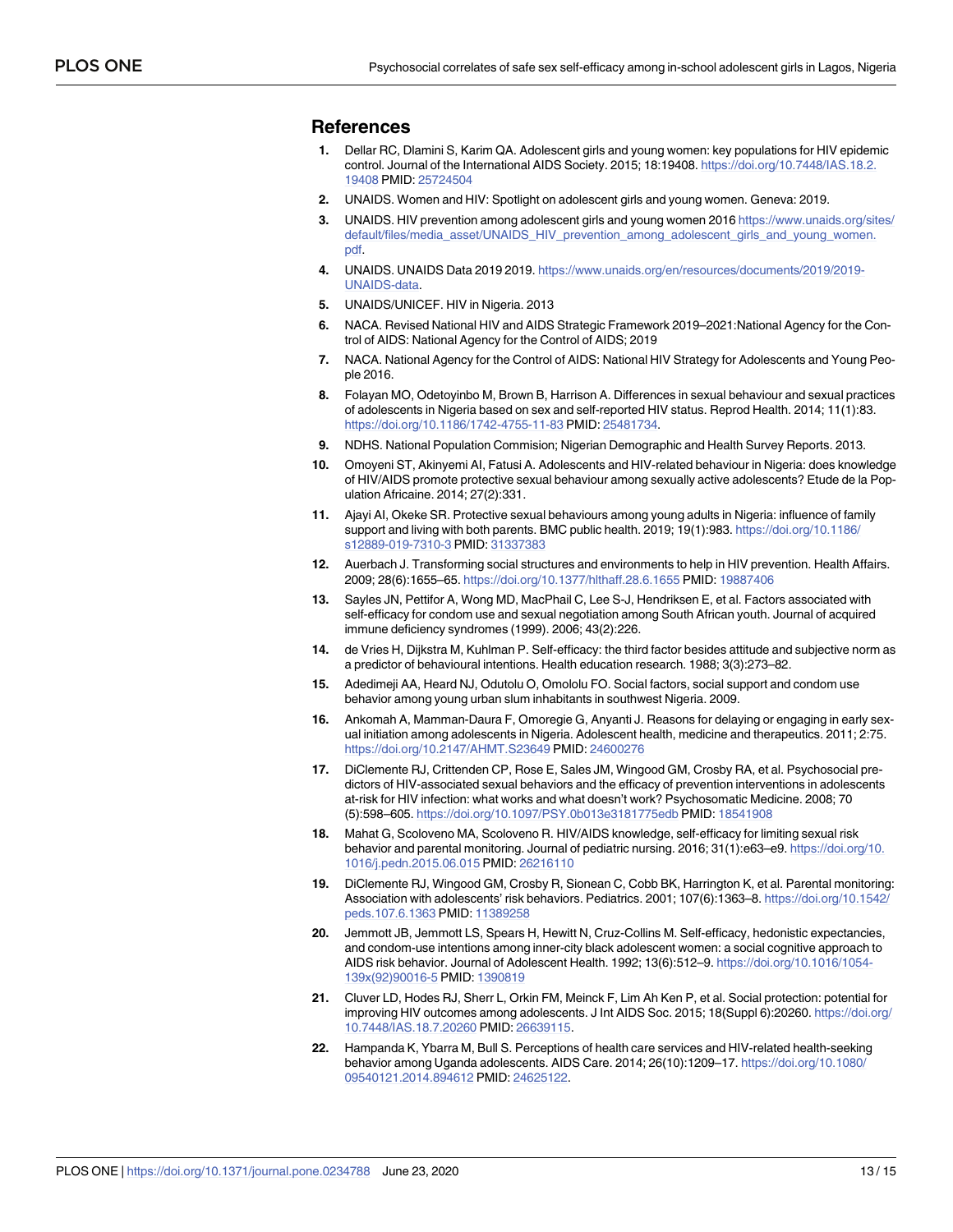- <span id="page-13-0"></span>**[23](#page-2-0).** Adedimeji AA, Heard NJ, Odutolu O, Omololu FO. Social factors, social support and condom use behavior among young urban slum inhabitants in southwest Nigeria. East African journal of public health. 2008; 5(3):215–22. edselc.2-52.0–65449190221. <https://doi.org/10.4314/eajph.v5i3.39006> PMID: [19374327](http://www.ncbi.nlm.nih.gov/pubmed/19374327)
- **[24](#page-2-0).** Miller BC. Family influences on adolescent sexual and contraceptive behavior. Journal of sex research. 2002; 39(1):22–6. <https://doi.org/10.1080/00224490209552115> PMID: [12476252](http://www.ncbi.nlm.nih.gov/pubmed/12476252)
- **[25](#page-2-0).** Baker J, Rosenthal S, Leonhardt D, Kollar L, Succop P, Burklow K, et al. Relationship between perceived parental monitoring and young adolescent girls' sexual and substance use behaviors. Journal of pediatric and adolescent gynecology. 1999; 12(1):17–22. [https://doi.org/10.1016/S1083-3188\(00\)](https://doi.org/10.1016/S1083-3188(00)86615-2) [86615-2](https://doi.org/10.1016/S1083-3188(00)86615-2) PMID: [9929835](http://www.ncbi.nlm.nih.gov/pubmed/9929835)
- **[26](#page-2-0).** Cabrera P, Auslander W, Polgar M. Future orientation of adolescents in foster care: Relationship to trauma, mental health, and HIV risk behaviors. Journal of Child & Adolescent Trauma. 2009; 2(4):271– 86.
- **[27](#page-2-0).** Johnson SRL, Blum RW, Cheng TL. Future orientation: A construct with implications for adolescent health and wellbeing. International journal of adolescent medicine and health. 2014; 26(4):459–68. <https://doi.org/10.1515/ijamh-2013-0333> PMID: [24523304](http://www.ncbi.nlm.nih.gov/pubmed/24523304)
- **[28](#page-2-0).** Robbins RN, Bryan A. Relationships between future orientation, impulsive sensation seeking, and risk behavior among adjudicated adolescents. Journal of adolescent research. 2004; 19(4):428-45. [https://](https://doi.org/10.1177/0743558403258860) [doi.org/10.1177/0743558403258860](https://doi.org/10.1177/0743558403258860) PMID: [16429605](http://www.ncbi.nlm.nih.gov/pubmed/16429605)
- **[29](#page-2-0).** Bolland JM, Bryant CM, Lian BE, McCallum DM, Vazsonyi AT, Barth JM. Development and risk behavior among African American, Caucasian, and Mixed-race adolescents living in high poverty inner-city neighborhoods. American Journal of Community Psychology. 2007; 40(3–4):230–49. [https://doi.org/10.](https://doi.org/10.1007/s10464-007-9132-1) [1007/s10464-007-9132-1](https://doi.org/10.1007/s10464-007-9132-1) PMID: [17932741](http://www.ncbi.nlm.nih.gov/pubmed/17932741)
- **[30](#page-2-0).** Fishbein M, Ajzen I. Predicting and changing behavior: The reasoned action approach: Psychology press; 2011.
- **[31](#page-2-0).** McEachan R, Taylor N, Harrison R, Lawton R, Gardner P, Conner M. Meta-analysis of the reasoned action approach (RAA) to understanding health behaviors. Annals of Behavioral Medicine. 2016; 50 (4):592–612. <https://doi.org/10.1007/s12160-016-9798-4> PMID: [27169555](http://www.ncbi.nlm.nih.gov/pubmed/27169555)
- **[32](#page-2-0).** DiClemente RJ, Brown LK, Beausoleil NI, Lodico M. Comparison of AIDS knowledge and HIV-related sexual risk behaviors among adolescents in low and high AIDS prevalence communities. Journal of Adolescent Health. 1993; 14(3):231–6. [https://doi.org/10.1016/1054-139x\(93\)90011-d](https://doi.org/10.1016/1054-139x(93)90011-d) PMID: [8323936](http://www.ncbi.nlm.nih.gov/pubmed/8323936)
- **[33](#page-2-0).** Rotheram-Borus MJ, Davis E, Rezai R. Stopping the rise of HIV among adolescents globally. Current opinion in pediatrics. 2018; 30(1):131–6. <https://doi.org/10.1097/MOP.0000000000000580> PMID: [29315110](http://www.ncbi.nlm.nih.gov/pubmed/29315110)
- **[34](#page-2-0).** Toma BO, Oyebode TO, Toma GI, Gyang MD, Agaba EI. Evaluation of school health instruction in primary schools in Jos, north-central Nigeria. 2015.
- **[35](#page-2-0).** Kuponiyi OT, Amoran OE, Kuponiyi OT. School health services and its practice among public and private primary schools in Western Nigeria. BMC research notes. 2016; 9(1):203.
- **[36](#page-3-0).** Statistics NBo. Nigeria data and statistics 2018. <http://www.nigerianstat.gov.ng/>.
- **[37](#page-3-0).** Grimley DM, Prochaska GE, Prochaska JO, Velicer WF, Galavotti C, Cabral RJ, et al. Cross-validation of measures assessing decisional balance and self-efficacy for condom use. American Journal of Health Behavior. 1996; 20(6):406–16.
- **[38](#page-3-0).** Parsons JT, Halkitis PN, Bimbi D, Borkowski T. Perceptions of the benefits and costs associated with condom use and unprotected sex among late adolescent college students. Journal of adolescence. 2000; 23(4):377–91. Epub 2000/08/11. <https://doi.org/10.1006/jado.2000.0326> PMID: [10936012.](http://www.ncbi.nlm.nih.gov/pubmed/10936012)
- **[39](#page-4-0).** Whitaker DJ, Miller KS, Clark LF. Reconceptualizing adolescent sexual behavior: beyond did they or didn't they? Family planning perspectives. 2000:111–7. PMID: [10894256](http://www.ncbi.nlm.nih.gov/pubmed/10894256)
- **[40](#page-4-0).** Stewart RC, Umar E, Tomenson B, Creed F. Validation of the multi-dimensional scale of perceived social support (MSPSS) and the relationship between social support, intimate partner violence and antenatal depression in Malawi. BMC psychiatry. 2014; 14(1):180.
- **[41](#page-4-0).** Vieno A, Perkins DD, Smith TM, Santinello M. Democratic school climate and sense of community in school: A multilevel analysis. American journal of community psychology. 2005; 36(3–4):327–41. <https://doi.org/10.1007/s10464-005-8629-8> PMID: [16389503](http://www.ncbi.nlm.nih.gov/pubmed/16389503)
- **[42](#page-4-0).** Kelly JA, Lawrence JSS, Hood HV, Brasfield TL. An objective test of AIDS risk behavior knowledge: Scale development, validation, and norms. Journal of Behavior Therapy and Experimental Psychiatry. 1989; 20(3):227–34. [https://doi.org/10.1016/0005-7916\(89\)90027-x](https://doi.org/10.1016/0005-7916(89)90027-x) PMID: [2632590](http://www.ncbi.nlm.nih.gov/pubmed/2632590)
- **[43](#page-4-0).** St. Lawrence JS. African-American adolescents' knowledge, health-related attitudes, sexual behavior, and contraceptive decisions: Implications for the prevention of adolescent HIV infection. Journal of